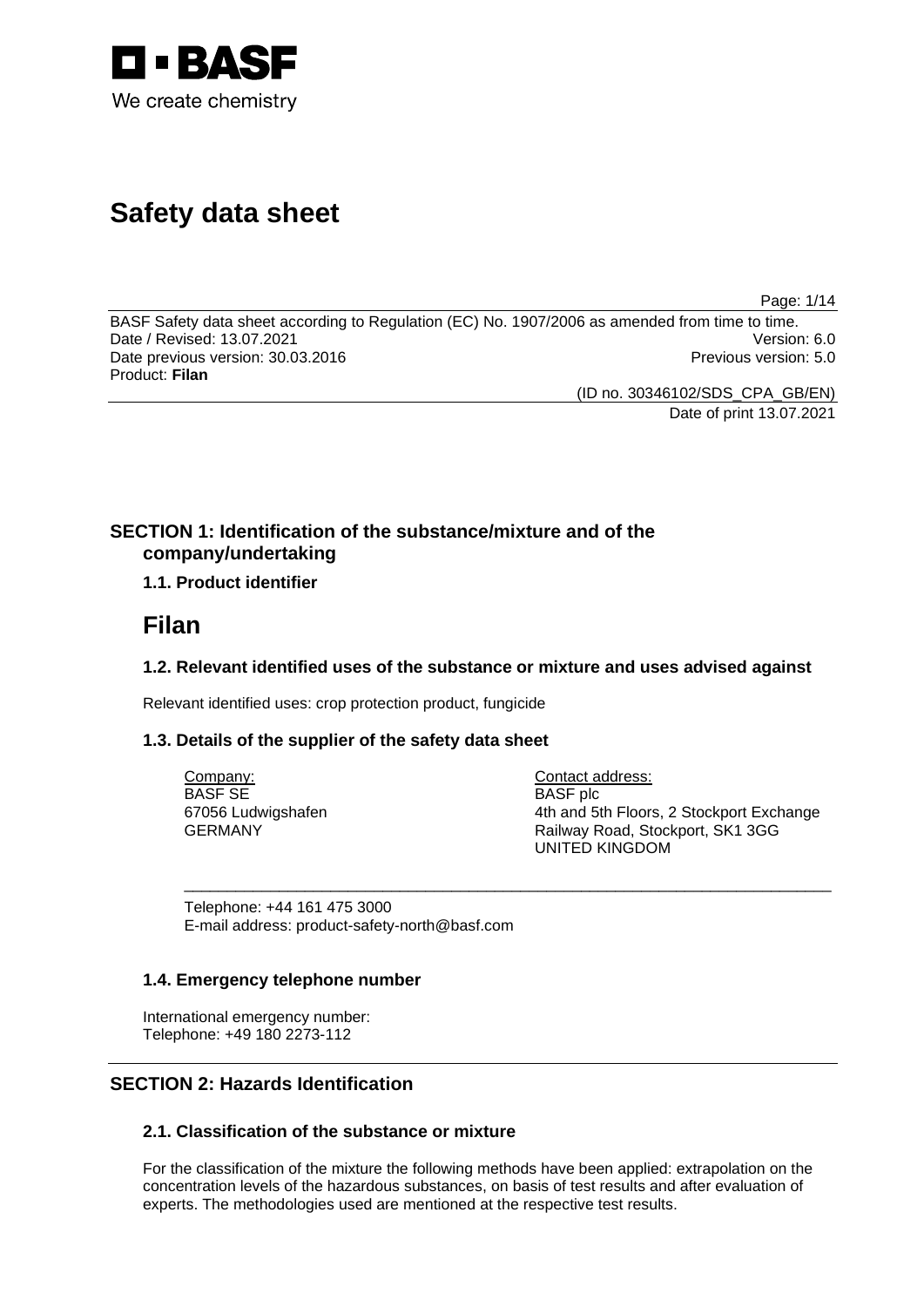BASF Safety data sheet according to Regulation (EC) No. 1907/2006 as amended from time to time. Date / Revised: 13.07.2021 Version: 6.0 Date previous version: 30.03.2016 **Previous version: 5.0** Previous version: 5.0 Product: **Filan** 

> (ID no. 30346102/SDS\_CPA\_GB/EN) Date of print 13.07.2021

### According to Regulation (EC) No 1272/2008 [CLP]

No need for classification according to GHS criteria for this product.

# **2.2. Label elements**

Globally Harmonized System (GHS) in accordance with UK regulations.

Hazard Statement: EUH401 To avoid risks to human health and the environment, comply with the instructions for use. Precautionary Statement: P101 If medical advice is needed, have product container or label at hand. P102 Keep out of reach of children. P103 Read carefully and follow all instructions.

#### According to Regulation (EC) No 1272/2008 [CLP]

Hazard determining component(s) for labelling: boscalid (ISO); 2-chloro-N-(4'-chloro[1,1'-biphenyl]-2 yl)-nicotinamide

#### **2.3. Other hazards**

According to Regulation (EC) No 1272/2008 [CLP]

See section 12 - Results of PBT and vPvB assessment.

If applicable information is provided in this section on other hazards which do not result in classification but which may contribute to the overall hazards of the substance or mixture.

# **SECTION 3: Composition/Information on Ingredients**

#### **3.1. Substances**

Not applicable

# **3.2. Mixtures**

Chemical nature

crop protection product, fungicide, water dispersible granules

Hazardous ingredients (GHS) according to Regulation (EC) No. 1272/2008

boscalid (ISO); 2-chloro-N-(4'-chloro[1,1'-biphenyl]-2-yl)-nicotinamide

Page: 2/14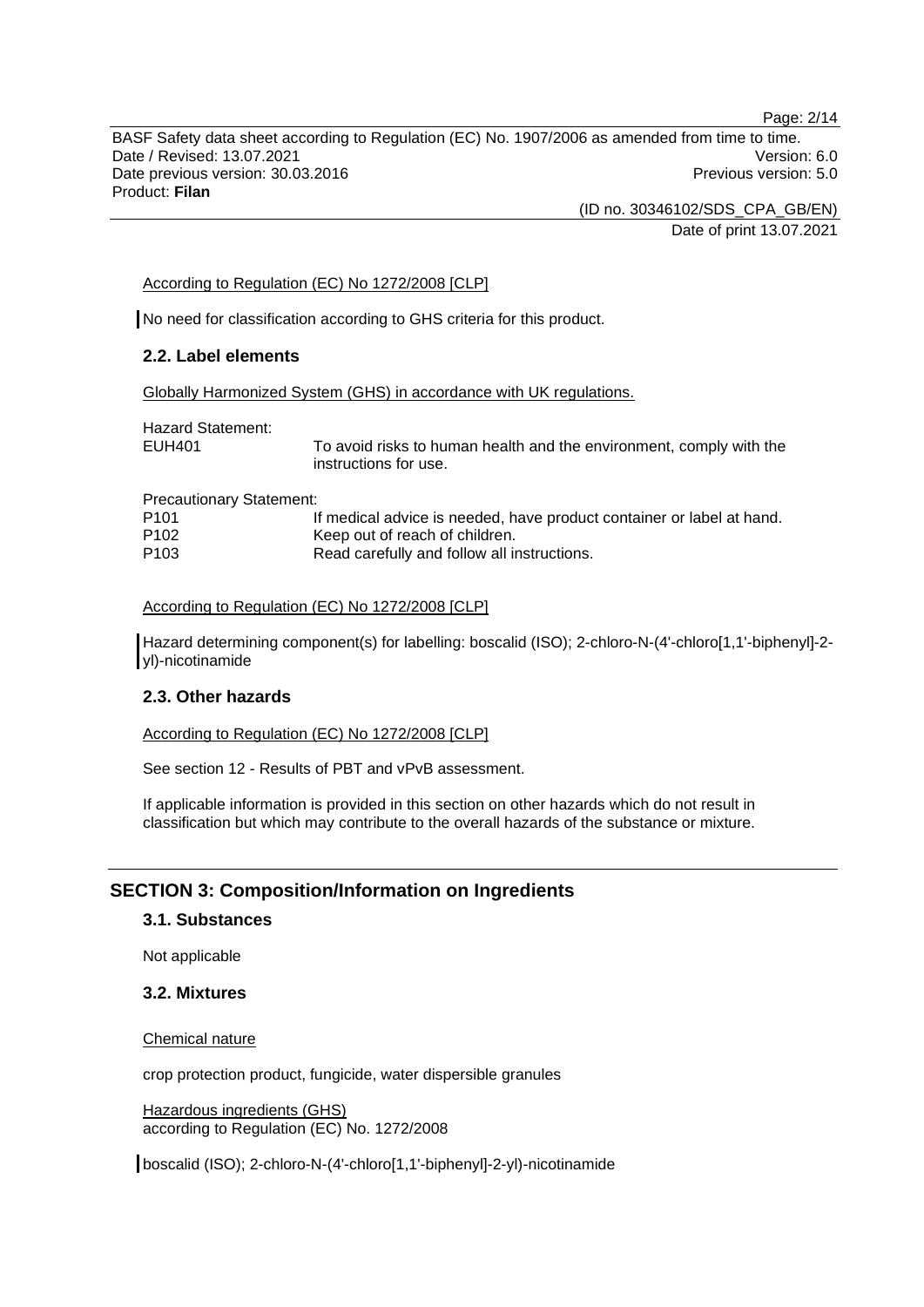Page: 3/14

BASF Safety data sheet according to Regulation (EC) No. 1907/2006 as amended from time to time. Date / Revised: 13.07.2021 Version: 6.0 Date previous version: 30.03.2016 **Previous version: 5.0** Previous version: 5.0 Product: **Filan** 

(ID no. 30346102/SDS\_CPA\_GB/EN)

Date of print 13.07.2021

Content (W/W): 50 % CAS Number: 188425-85-6

Aquatic Chronic 2 H411

Ammonium sulphate

Content (W/W): < 10 % CAS Number: 7783-20-2 EC-Number: 231-984-1 REACH registration number: 01- 2119455044-46

For the classifications not written out in full in this section, including the hazard classes and the hazard statements, the full text is listed in section 16.

# **SECTION 4: First-Aid Measures**

# **4.1. Description of first aid measures**

Show container, label and/or safety data sheet to physician.

Remove contaminated clothing.

If inhaled: Keep patient calm, remove to fresh air.

On skin contact: Wash thoroughly with soap and water

On contact with eyes: Wash affected eyes for at least 15 minutes under running water with eyelids held open.

On ingestion: Rinse mouth and then drink 200-300 ml of water.

### **4.2. Most important symptoms and effects, both acute and delayed**

Symptoms: (Further) symptoms and / or effects are not known so far, Information, i.e. additional information on symptoms and effects may be included in the GHS labeling phrases available in Section 2 and in the Toxicological assessments available in Section 11.

**4.3. Indication of any immediate medical attention and special treatment needed** 

Treatment: Symptomatic treatment (decontamination, vital functions).

# **SECTION 5: Fire-Fighting Measures**

### **5.1. Extinguishing media**

Suitable extinguishing media: dry powder, foam, water spray

Unsuitable extinguishing media for safety reasons: carbon dioxide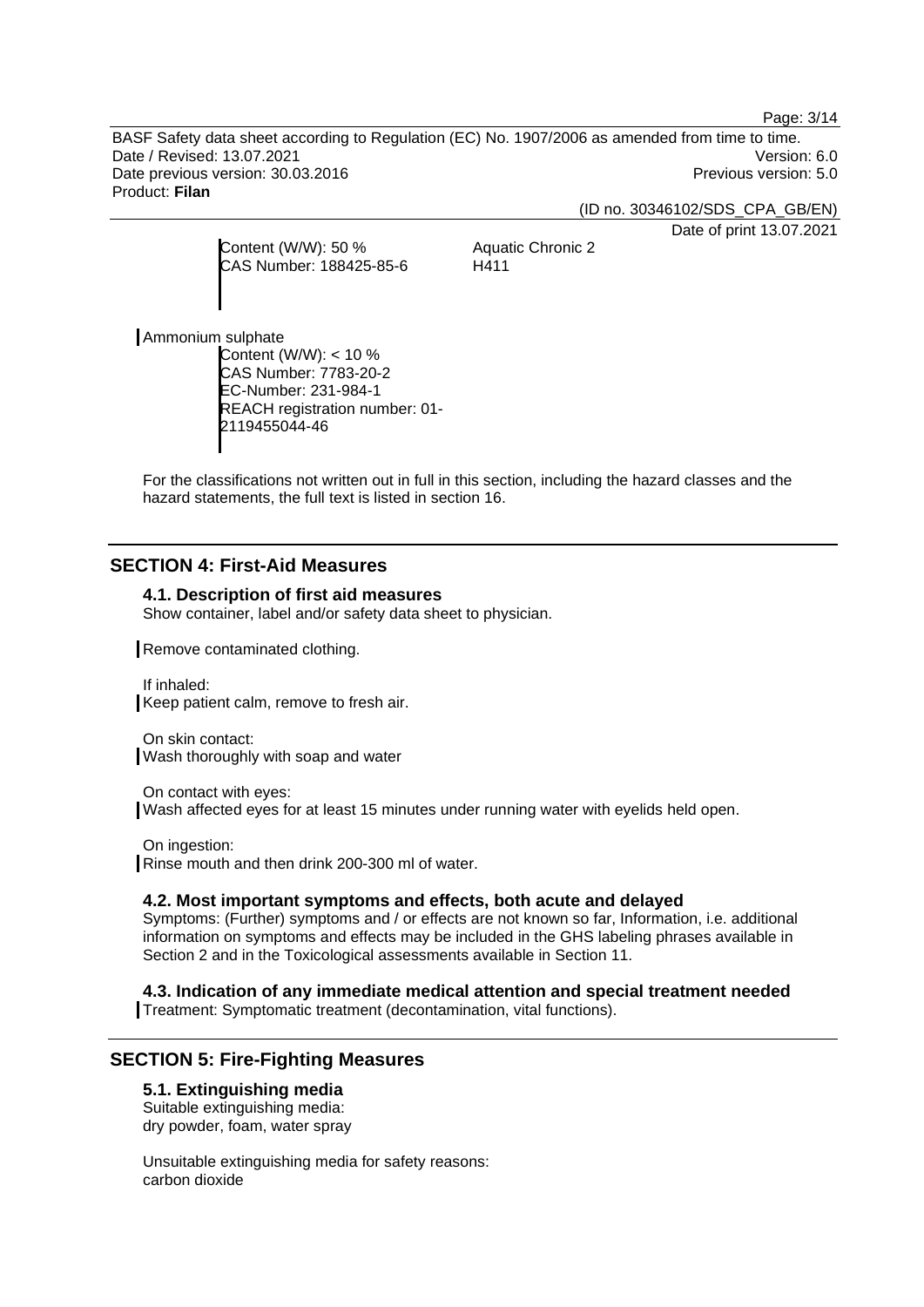Page: 4/14

BASF Safety data sheet according to Regulation (EC) No. 1907/2006 as amended from time to time. Date / Revised: 13.07.2021 Version: 6.0 Date previous version: 30.03.2016 **Previous version: 5.0** Previous version: 5.0 Product: **Filan** 

(ID no. 30346102/SDS\_CPA\_GB/EN)

Date of print 13.07.2021

# **5.2. Special hazards arising from the substance or mixture**

Endangering substances: carbon monoxide, Carbon dioxide, hydrogen chloride, nitrogen oxides, sulfur oxides, organochloric compounds

Advice: The substances/groups of substances mentioned can be released in case of fire.

# **5.3. Advice for fire-fighters**

Special protective equipment:

Wear self-contained breathing apparatus and chemical-protective clothing.

Further information:

In case of fire and/or explosion do not breathe fumes. Keep containers cool by spraying with water if exposed to fire. Collect contaminated extinguishing water separately, do not allow to reach sewage or effluent systems. Dispose of fire debris and contaminated extinguishing water in accordance with official regulations.

# **SECTION 6: Accidental Release Measures**

#### **6.1. Personal precautions, protective equipment and emergency procedures**  Avoid dust formation. Use personal protective clothing. Avoid contact with the skin, eyes and clothing.

# **6.2. Environmental precautions**

Do not discharge into the subsoil/soil. Do not discharge into drains/surface waters/groundwater.

Do not allow contamination of public drains or surface or ground waters. Inform local water plc if spillage enters drains and the Environment Agency (England & Wales), the Scottish Environmental Protection Agency (Scotland), or the Environment and Heritage Service (Northern Ireland) if it enters surface or ground waters. Keep people and animals away.

# **6.3. Methods and material for containment and cleaning up**

For small amounts: Contain with dust binding material and dispose of. For large amounts: Sweep/shovel up.

Avoid raising dust. Clean contaminated floors and objects thoroughly with water and detergents, observing environmental regulations. Collect waste in suitable containers, which can be labeled and sealed. Dispose of absorbed material in accordance with regulations.

# **6.4. Reference to other sections**

Information regarding exposure controls/personal protection and disposal considerations can be found in section 8 and 13.

# **SECTION 7: Handling and Storage**

# **7.1. Precautions for safe handling**

No special measures necessary if stored and handled correctly.

Protection against fire and explosion:

Avoid dust formation. Prevent electrostatic charge - sources of ignition should be kept well clear - fire extinguishers should be kept handy. Dust can form an explosive mixture with air.

# **7.2. Conditions for safe storage, including any incompatibilities**

Segregate from foods and animal feeds.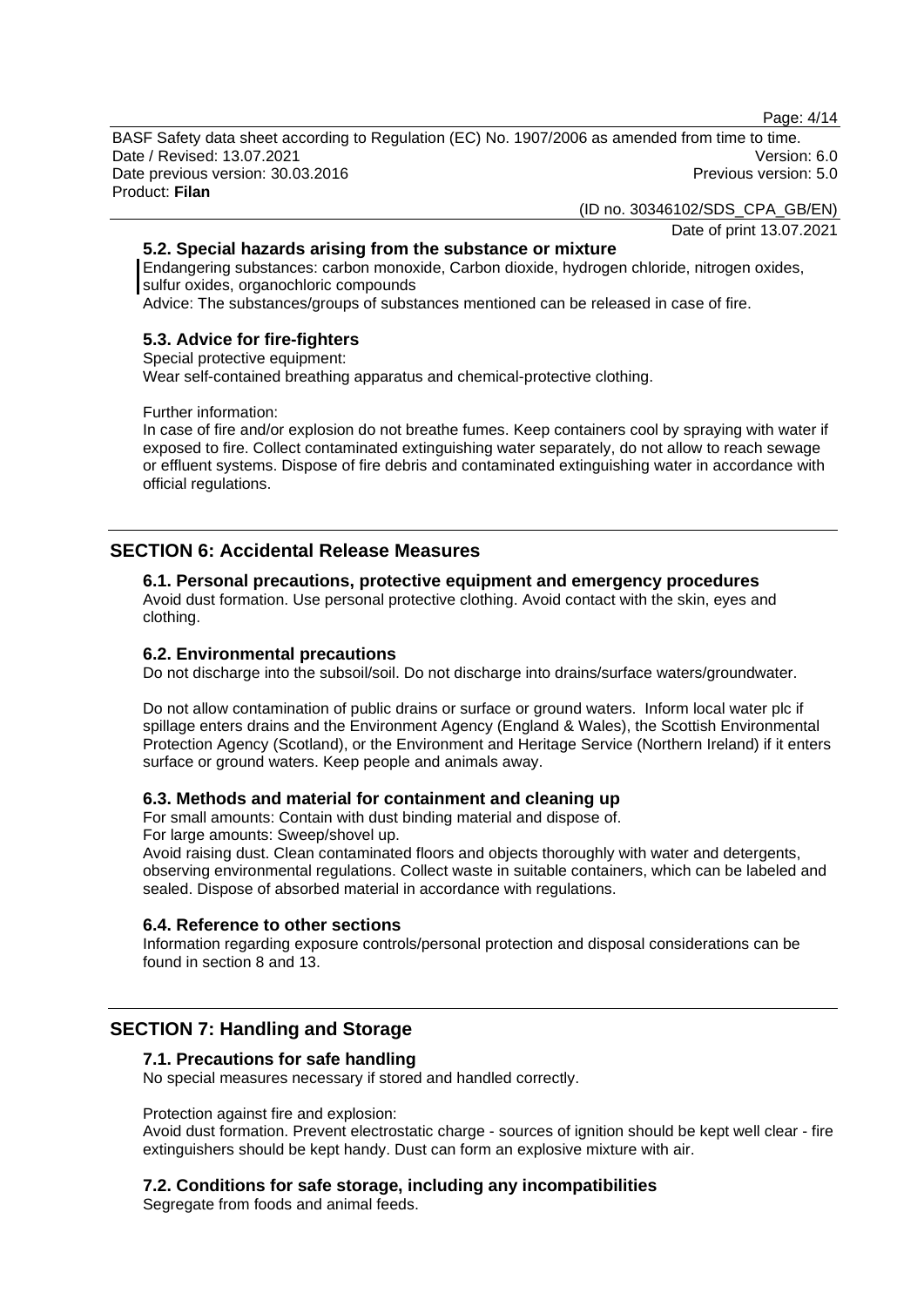Page: 5/14

BASF Safety data sheet according to Regulation (EC) No. 1907/2006 as amended from time to time. Date / Revised: 13.07.2021 Version: 6.0 Date previous version: 30.03.2016 **Previous version: 5.0** Previous version: 5.0 Product: **Filan** 

(ID no. 30346102/SDS\_CPA\_GB/EN)

Date of print 13.07.2021

Further information on storage conditions: Protect against moisture. Keep away from heat. Protect from direct sunlight.

Protect from temperatures above: 30 °C

Changes in the properties of the product may occur if substance/product is stored above indicated temperature for extended periods of time.

# **7.3. Specific end use(s)**

For the relevant identified use(s) listed in Section 1 the advice mentioned in this section 7 is to be observed.

# **SECTION 8: Exposure Controls/Personal Protection**

# **8.1. Control parameters**

Components with occupational exposure limits

No occupational exposure limits known.

Refer to the current edition of HSE Guidance Note EH40 Occupational Exposure Limits (United Kingdom). For normal use and handling refer to the product label/leaflet.

# **8.2. Exposure controls**

Personal protective equipment

Respiratory protection: Respiratory protection not required.

Hand protection:

Suitable chemical resistant safety gloves (EN ISO 374-1) also with prolonged, direct contact (Recommended: Protective index 6, corresponding > 480 minutes of permeation time according to EN ISO 374-1): E.g. nitrile rubber (0.4 mm), chloroprene rubber (0.5 mm), butyl rubber (0.7 mm) etc.

Eye protection: Safety glasses with side-shields (frame goggles) (e.g. EN 166)

Body protection:

Body protection must be chosen depending on activity and possible exposure, e.g. apron, protecting boots, chemical-protection suit (according to EN 14605 in case of splashes or EN ISO 13982 in case of dust).

# General safety and hygiene measures

The statements on personal protective equipment in the instructions for use apply when handling crop-protection agents in final-consumer packing. Wearing of closed work clothing is recommended. Store work clothing separately. Keep away from food, drink and animal feeding stuffs.

# **SECTION 9: Physical and Chemical Properties**

**9.1. Information on basic physical and chemical properties**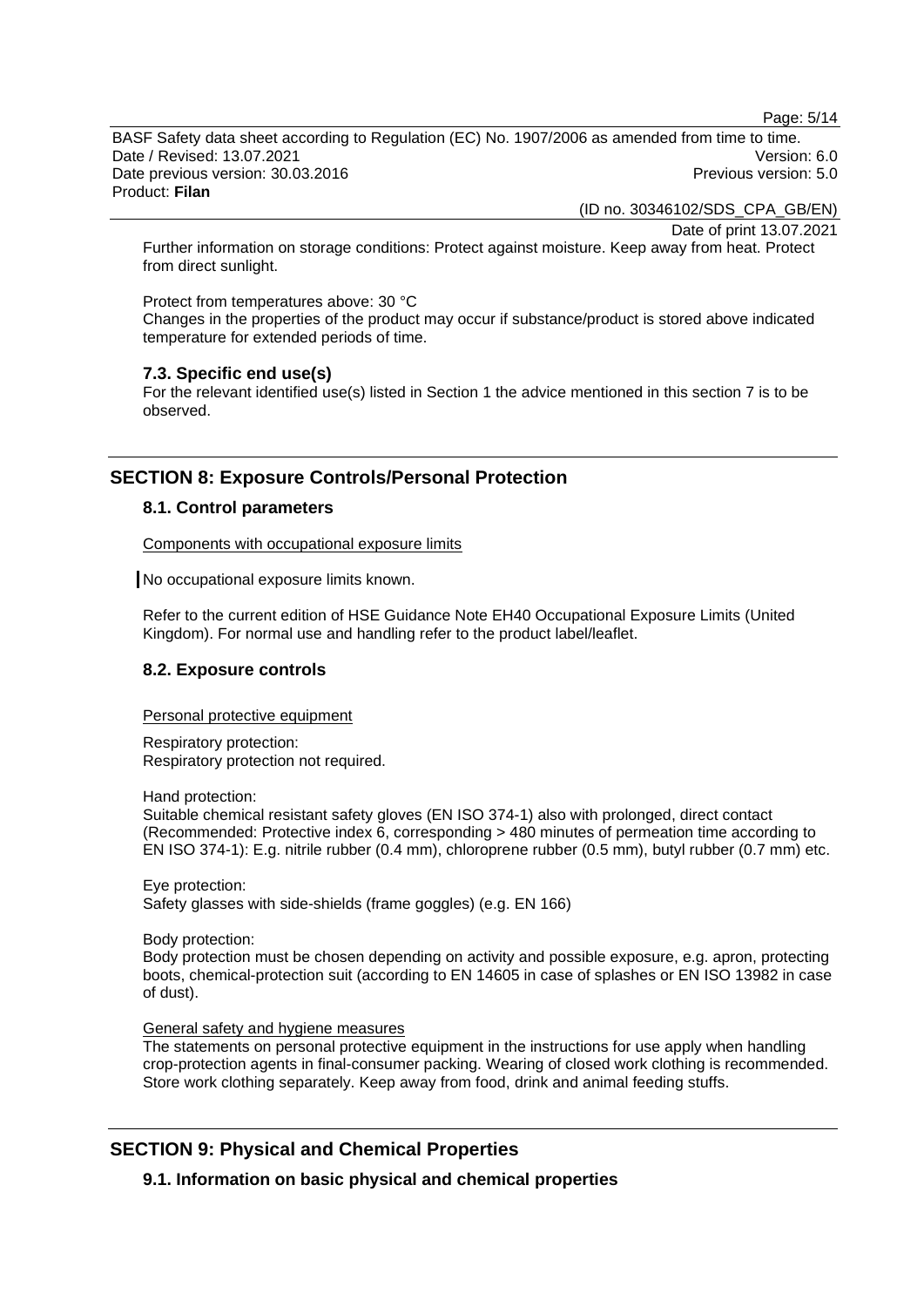Page: 6/14

BASF Safety data sheet according to Regulation (EC) No. 1907/2006 as amended from time to time. Date / Revised: 13.07.2021 Version: 6.0<br>Date previous version: 30.03.2016 Version: 50 Date previous version: 30.03.2016 Product: **Filan** 

(ID no. 30346102/SDS\_CPA\_GB/EN)

Date of print 13.07.2021

| Form:                                               | solid                                                                  |                               |
|-----------------------------------------------------|------------------------------------------------------------------------|-------------------------------|
| Colour:                                             | grey brown to brown                                                    |                               |
| Odour:                                              | faintly aromatic                                                       |                               |
| Odour threshold:                                    |                                                                        |                               |
|                                                     | Not determined due to potential                                        |                               |
|                                                     | health hazard by inhalation.                                           |                               |
| pH value:                                           | approx. $5 - 7$                                                        |                               |
|                                                     | (1 %(m), 20 °C)                                                        |                               |
| melting range:                                      | approx. 142.8 - 143.8 °C                                               |                               |
|                                                     | The data given are those of the                                        |                               |
|                                                     | active ingredient.                                                     |                               |
| Boiling point:                                      |                                                                        |                               |
|                                                     | The product is a non-volatile solid.                                   |                               |
| Flash point:                                        |                                                                        |                               |
|                                                     | not applicable, the product is a solid                                 |                               |
| Evaporation rate:                                   |                                                                        |                               |
|                                                     | not applicable                                                         |                               |
| Flammability:                                       | not highly flammable                                                   | (Directive 92/69/EEC, A.10)   |
| Lower explosion limit:                              |                                                                        |                               |
|                                                     | As a result of our experience with this                                |                               |
|                                                     | product and our knowledge of its                                       |                               |
|                                                     | composition we do not expect any                                       |                               |
|                                                     | hazard as long as the product is used                                  |                               |
|                                                     | appropriately and in accordance with                                   |                               |
|                                                     | the intended use.                                                      |                               |
| Upper explosion limit:                              |                                                                        |                               |
|                                                     | As a result of our experience with this                                |                               |
|                                                     | product and our knowledge of its                                       |                               |
|                                                     | composition we do not expect any                                       |                               |
|                                                     | hazard as long as the product is used                                  |                               |
|                                                     | appropriately and in accordance with                                   |                               |
|                                                     | the intended use.                                                      |                               |
| Vapour pressure:                                    |                                                                        |                               |
|                                                     | The product has not been tested.                                       |                               |
| Relative vapour density (air):                      |                                                                        |                               |
|                                                     | not applicable                                                         |                               |
| Solubility in water:                                | dispersible                                                            |                               |
| Partitioning coefficient n-octanol/water (log Kow): |                                                                        |                               |
|                                                     | not applicable                                                         |                               |
| Self ignition:                                      | Temperature: approx. 348 °C                                            | (Method: Directive 92/69/EEC, |
|                                                     |                                                                        | A.16                          |
| Thermal decomposition:                              | 180 °C, 250 kJ/kg, (DSC (OECD 113))                                    |                               |
|                                                     | (onset temperature)                                                    |                               |
|                                                     | Not a substance liable to self-decomposition according to UN transport |                               |
|                                                     | regulations, class 4.1.                                                |                               |
| Viscosity, dynamic:                                 |                                                                        |                               |
|                                                     | not applicable, the product is a solid                                 |                               |
| Explosion hazard:                                   | not explosive                                                          |                               |
| Fire promoting properties:                          | not fire-propagating                                                   |                               |
|                                                     |                                                                        |                               |

# **9.2. Other information**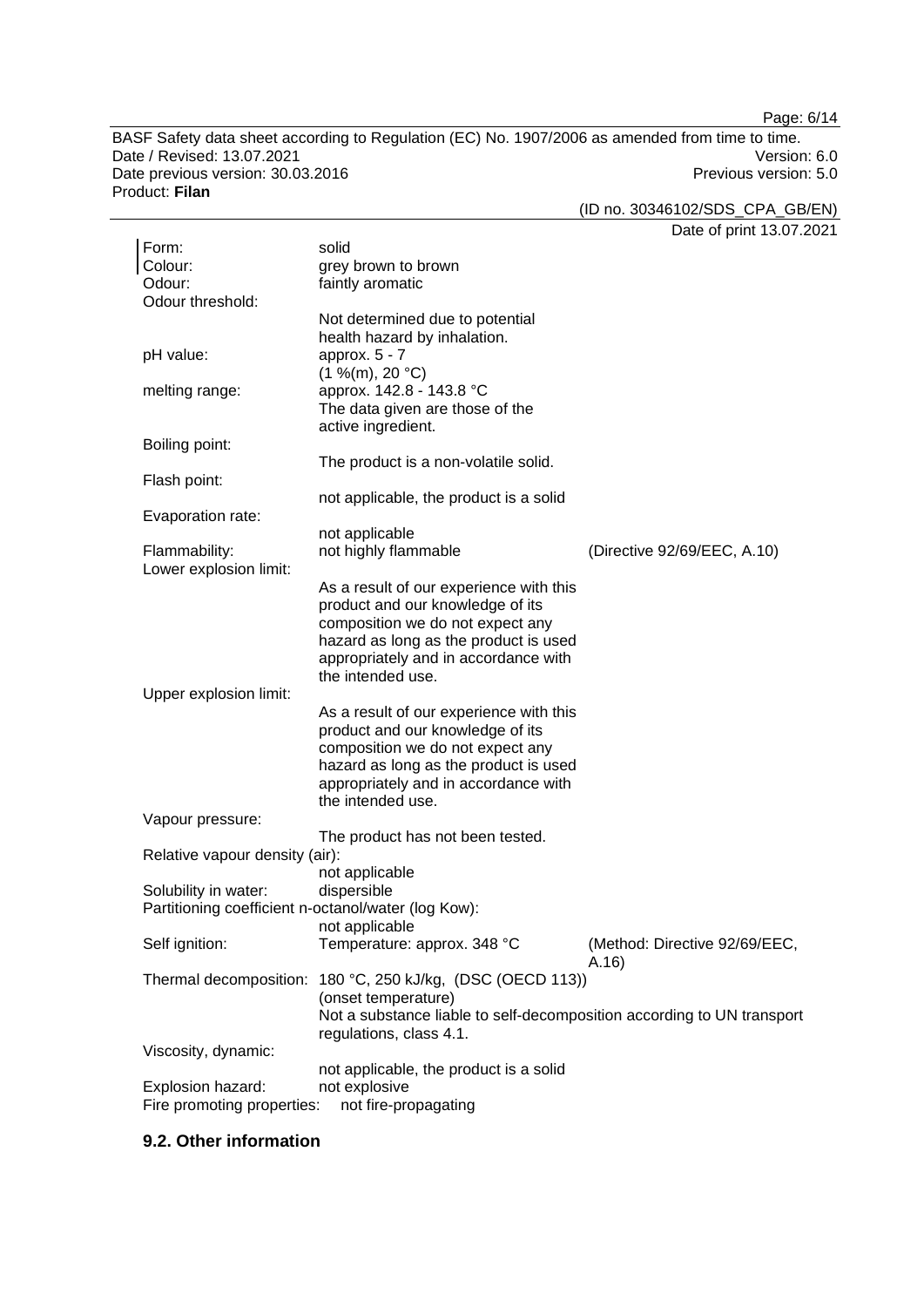Page: 7/14

BASF Safety data sheet according to Regulation (EC) No. 1907/2006 as amended from time to time. Date / Revised: 13.07.2021 Version: 6.0 Date previous version: 30.03.2016 **Previous version: 5.0** Previous version: 5.0 Product: **Filan** 

(ID no. 30346102/SDS\_CPA\_GB/EN)

Date of print 13.07.2021 Self heating ability: Not tested on account of the low melting-point. Bulk density: 548 - 620 kg/m3 (20 °C)

# **SECTION 10: Stability and Reactivity**

### **10.1. Reactivity**

No hazardous reactions if stored and handled as prescribed/indicated.

### **10.2. Chemical stability**

The product is stable if stored and handled as prescribed/indicated.

### **10.3. Possibility of hazardous reactions**

No hazardous reactions if stored and handled as prescribed/indicated.

### **10.4. Conditions to avoid**

See SDS section 7 - Handling and storage.

# **10.5. Incompatible materials**

Substances to avoid: strong oxidizing agents, strong bases, strong acids

### **10.6. Hazardous decomposition products**

Hazardous decomposition products: No hazardous decomposition products if stored and handled as prescribed/indicated.

# **SECTION 11: Toxicological Information**

# **11.1. Information on toxicological effects**

#### Acute toxicity

Assessment of acute toxicity: Virtually nontoxic after a single ingestion. Virtually nontoxic after a single skin contact. Virtually nontoxic by inhalation.

Experimental/calculated data: LD50 rat (oral): > 2,000 mg/kg (OECD Guideline 423) No mortality was observed.

LC50 rat (by inhalation): > 5.2 mg/l 4 h (OECD Guideline 403) No mortality was observed. Tested as dust aerosol.

LD50 rat (dermal): > 2,000 mg/kg (OECD Guideline 402) No mortality was observed.

#### Irritation

Assessment of irritating effects: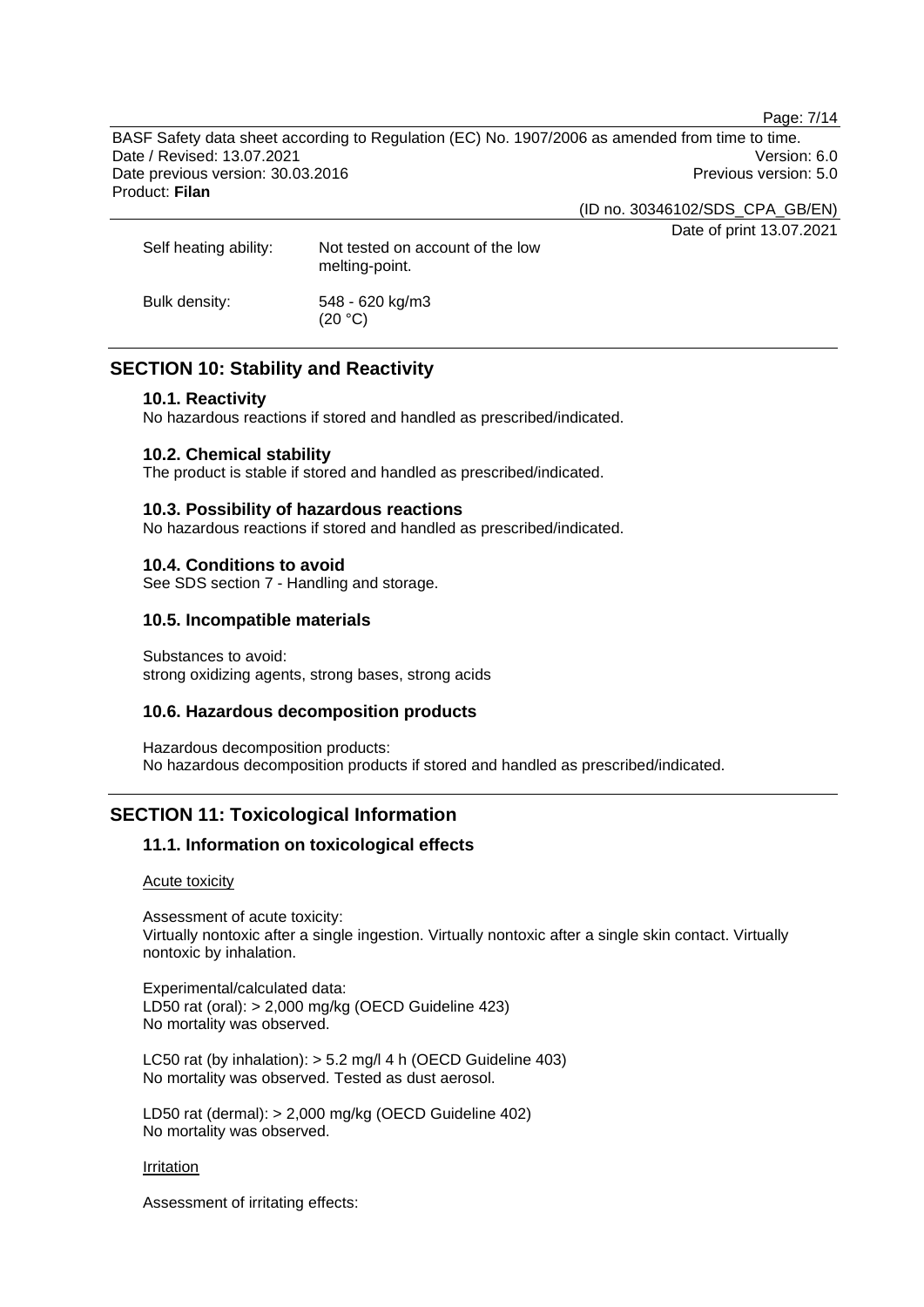BASF Safety data sheet according to Regulation (EC) No. 1907/2006 as amended from time to time. Date / Revised: 13.07.2021 Version: 6.0 Date previous version: 30.03.2016 **Previous version: 5.0** Previous version: 5.0 Product: **Filan** 

(ID no. 30346102/SDS\_CPA\_GB/EN)

Date of print 13.07.2021

Not irritating to the eyes. Not irritating to the skin.

Experimental/calculated data: Skin corrosion/irritation rabbit: non-irritant (OECD Guideline 404)

Serious eye damage/irritation rabbit: non-irritant (OECD Guideline 405)

#### Respiratory/Skin sensitization

Assessment of sensitization: There is no evidence of a skin-sensitizing potential.

Experimental/calculated data: Mouse Local Lymph Node Assay (LLNA) mouse: Non-sensitizing. (OECD Guideline 429)

#### Germ cell mutagenicity

#### Assessment of mutagenicity:

The product has not been tested. The statement has been derived from the properties of the individual components. Mutagenicity tests revealed no genotoxic potential.

#### **Carcinogenicity**

#### Assessment of carcinogenicity:

The product has not been tested. The statement has been derived from the properties of the individual components.

#### *Information on: boscalid (ISO); 2-chloro-N-(4'-chloro[1,1'-biphenyl]-2-yl)-nicotinamide Assessment of carcinogenicity:*

*In long-term studies in rats the substance induced thyroid tumors. The effect is caused by an animal specific mechanism that has no human counter part. In long-term studies in mice in which the substance was given by feed, a carcinogenic effect was not observed.*  ----------------------------------

#### Reproductive toxicity

Assessment of reproduction toxicity: The product has not been tested. The statement has been derived from the properties of the individual components. The results of animal studies gave no indication of a fertility impairing effect.

#### Developmental toxicity

Assessment of teratogenicity:

The product has not been tested. The statement has been derived from the properties of the individual components. Animal studies gave no indication of a developmental toxic effect at doses that were not toxic to the parental animals.

#### Specific target organ toxicity (single exposure)

#### Assessment of STOT single:

Based on the available information there is no specific target organ toxicity to be expected after a single exposure.

Page: 8/14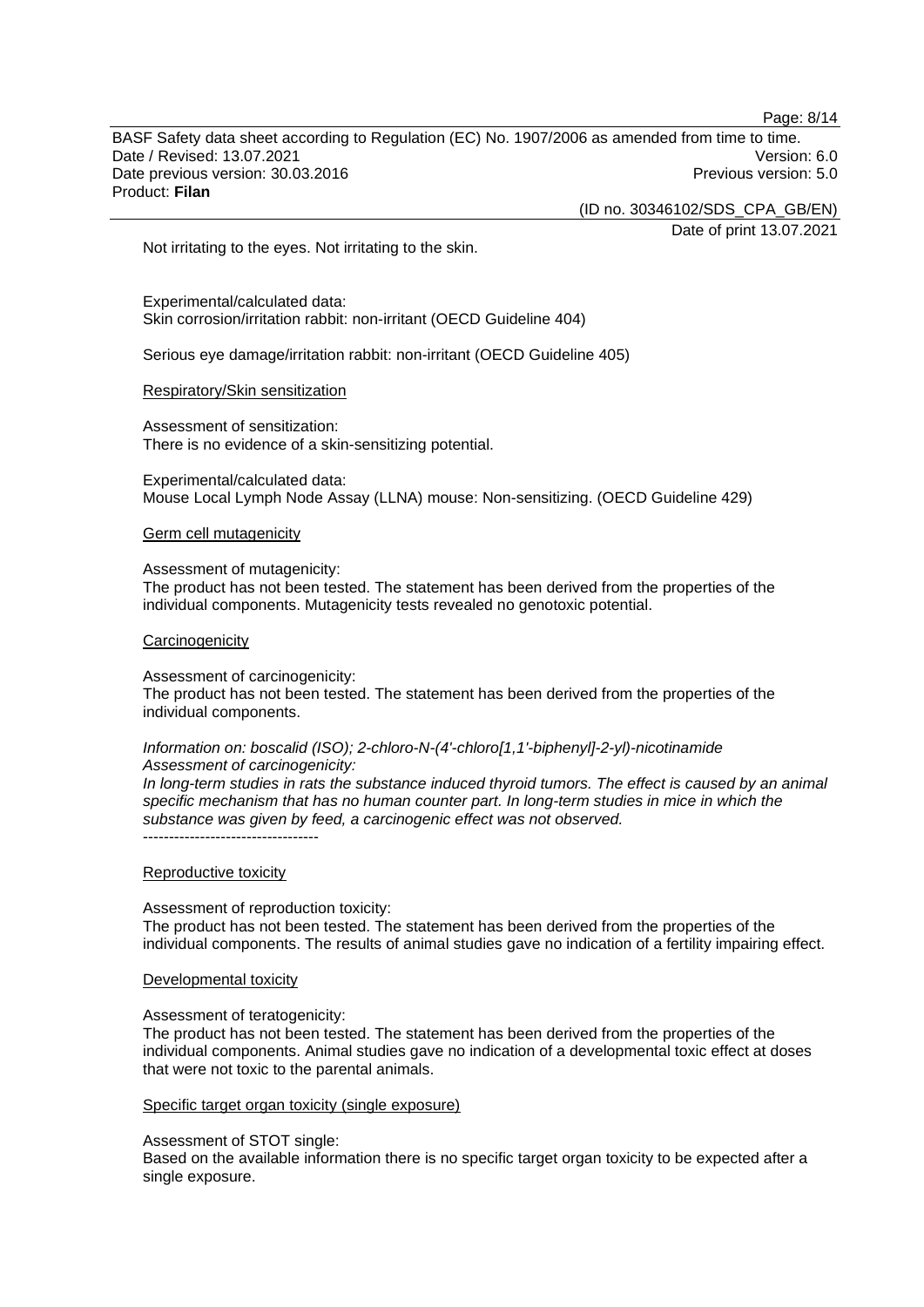Page: 9/14

BASF Safety data sheet according to Regulation (EC) No. 1907/2006 as amended from time to time. Date / Revised: 13.07.2021 Version: 6.0 Date previous version: 30.03.2016 **Previous version: 5.0** Previous version: 5.0 Product: **Filan** 

(ID no. 30346102/SDS\_CPA\_GB/EN)

Date of print 13.07.2021

Remarks: The product has not been tested. The statement has been derived from the properties of the individual components.

Repeated dose toxicity and Specific target organ toxicity (repeated exposure)

Assessment of repeated dose toxicity:

The product has not been tested. The statement has been derived from the properties of the individual components.

*Information on: boscalid (ISO); 2-chloro-N-(4'-chloro[1,1'-biphenyl]-2-yl)-nicotinamide Assessment of repeated dose toxicity: Adaptive effects were observed after repeated exposure in animal studies.*  ----------------------------------

#### Aspiration hazard

The product has not been tested. The statement has been derived from the properties of the individual components. No aspiration hazard expected.

Other relevant toxicity information

Misuse can be harmful to health.

# **SECTION 12: Ecological Information**

# **12.1. Toxicity**

Assessment of aquatic toxicity: There is a high probability that the product is not acutely harmful to aquatic organisms.

Toxicity to fish: LC50 (96 h) 100 mg/l, Oncorhynchus mykiss (OECD 203; ISO 7346; 92/69/EEC, C.1)

Aquatic invertebrates: EC50 (48 h) 50 mg/l, Daphnia magna (OECD Guideline 202, part 1)

Aquatic plants: EC50 (72 h) 4.50 mg/l (growth rate), Pseudokirchneriella subcapitata (OECD Guideline 201)

EC10 (72 h) 3.03 mg/l (growth rate), Pseudokirchneriella subcapitata

*Information on: boscalid (ISO); 2-chloro-N-(4'-chloro[1,1'-biphenyl]-2-yl)-nicotinamide Chronic toxicity to fish: No observed effect concentration (97 d) 0.116 mg/l, Oncorhynchus mykiss*  ----------------------------------

*Information on: boscalid (ISO); 2-chloro-N-(4'-chloro[1,1'-biphenyl]-2-yl)-nicotinamide Chronic toxicity to aquatic invertebrates:* 

*No observed effect concentration (21 d) 0.8 mg/l, Daphnia magna*  ----------------------------------

# **12.2. Persistence and degradability**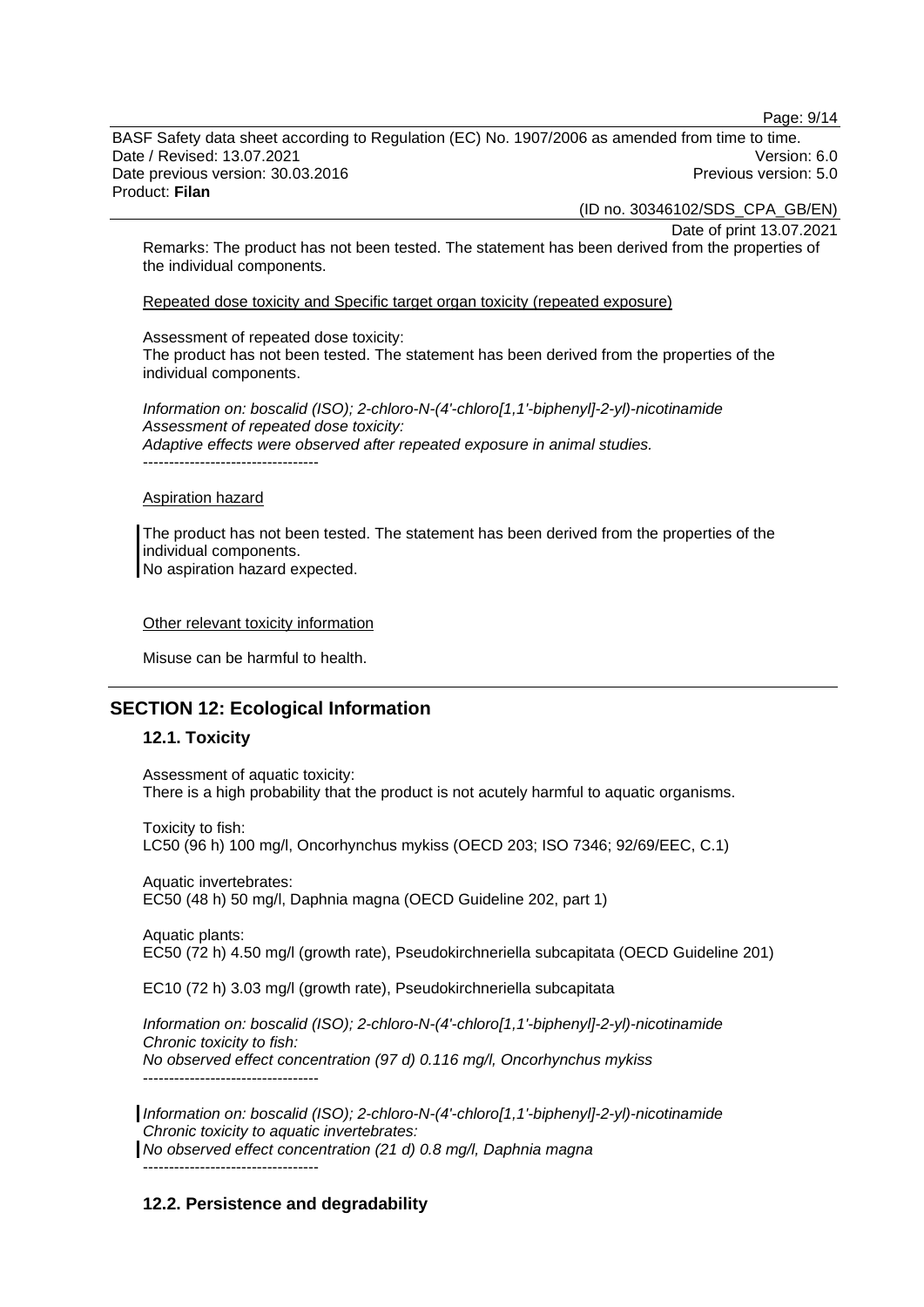Page: 10/14

BASF Safety data sheet according to Regulation (EC) No. 1907/2006 as amended from time to time. Date / Revised: 13.07.2021 Version: 6.0 Date previous version: 30.03.2016 **Previous version: 5.0** Previous version: 5.0 Product: **Filan** 

> (ID no. 30346102/SDS\_CPA\_GB/EN) Date of print 13.07.2021

Assessment biodegradation and elimination (H2O): The product has not been tested. The statement has been derived from the properties of the individual components.

*Information on: boscalid (ISO); 2-chloro-N-(4'-chloro[1,1'-biphenyl]-2-yl)-nicotinamide Assessment biodegradation and elimination (H2O): Not readily biodegradable (by OECD criteria).*  ----------------------------------

# **12.3. Bioaccumulative potential**

Assessment bioaccumulation potential: The product has not been tested. The statement has been derived from the properties of the individual components.

*Information on: boscalid (ISO); 2-chloro-N-(4'-chloro[1,1'-biphenyl]-2-yl)-nicotinamide Bioaccumulation potential:* 

*Bioconcentration factor (BCF): 57 - 70 (28 d), Oncorhynchus mykiss Does not accumulate in organisms.* 

----------------------------------

# **12.4. Mobility in soil**

Assessment transport between environmental compartments: Adsorption in soil: The product has not been tested. The statement has been derived from the properties of the individual components.

*Information on: boscalid (ISO); 2-chloro-N-(4'-chloro[1,1'-biphenyl]-2-yl)-nicotinamide Assessment transport between environmental compartments: Adsorption in soil: Following exposure to soil, adsorption to solid soil particles is probable, therefore contamination of groundwater is not expected.* ----------------------------------

# **12.5. Results of PBT and vPvB assessment**

The product does not contain a substance fulfilling the PBT (persistent/bioaccumulative/toxic) criteria or the vPvB (very persistent/very bioaccumulative) criteria.

# **12.6. Other adverse effects**

The product does not contain substances that are listed in Regulation (EC) 1005/2009 on substances that deplete the ozone layer.

# **12.7. Additional information**

Other ecotoxicological advice: Do not discharge product into the environment without control.

# **SECTION 13: Disposal Considerations**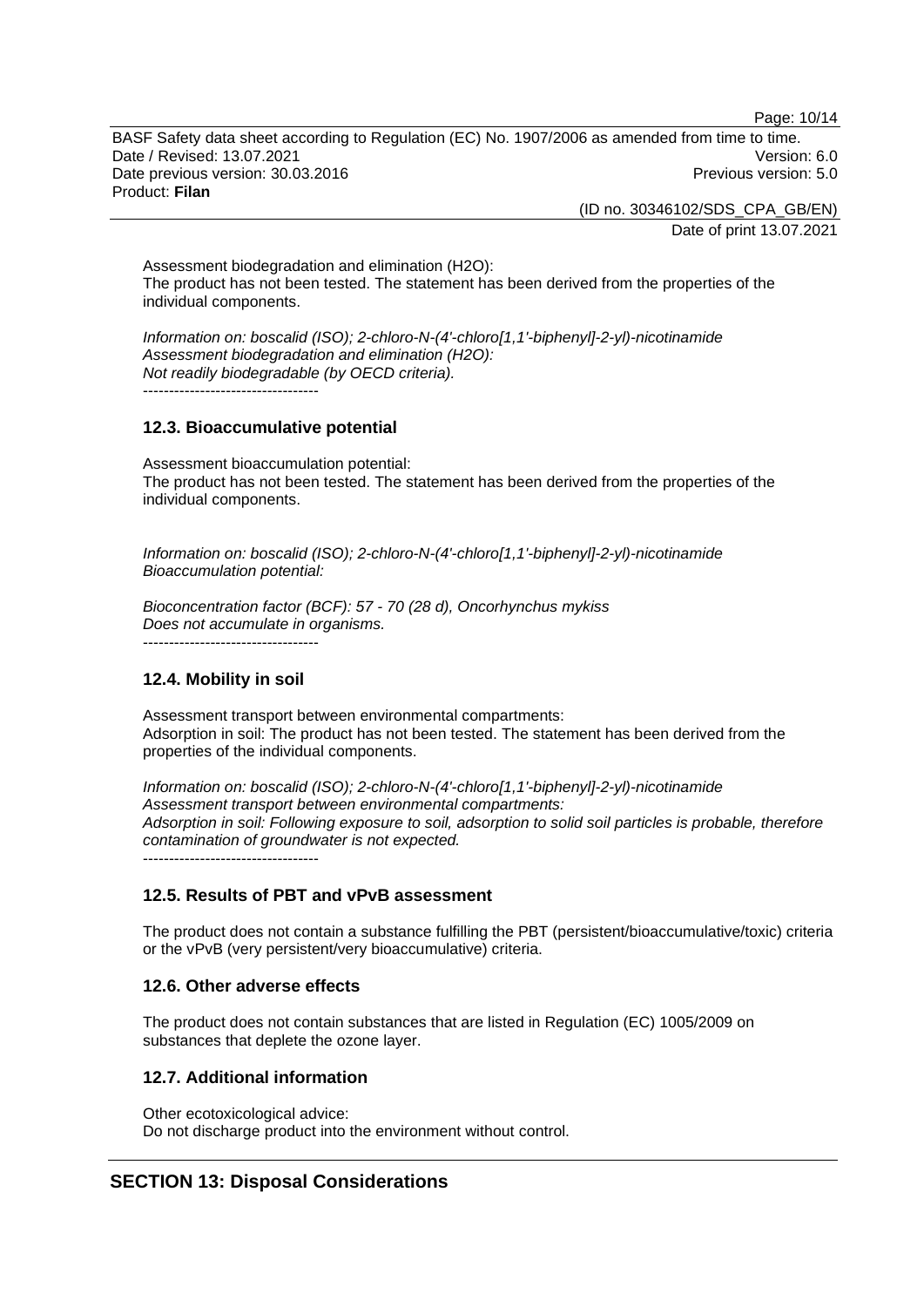Page: 11/14

BASF Safety data sheet according to Regulation (EC) No. 1907/2006 as amended from time to time. Date / Revised: 13.07.2021 Version: 6.0 Date previous version: 30.03.2016 **Previous version: 5.0** Previous version: 5.0 Product: **Filan** 

> (ID no. 30346102/SDS\_CPA\_GB/EN) Date of print 13.07.2021

# **13.1. Waste treatment methods**

Must be disposed of or incinerated in accordance with local regulations.

The UK Environmental Protection (Duty of Care) Regulations (EP) and amendments should be noted (United Kingdom).

Contaminated packaging:

Contaminated packaging should be emptied as far as possible and disposed of in the same manner as the substance/product.

# **SECTION 14: Transport Information**

### **Land transport**

# ADR

| UN number:                                     | Not classified as a dangerous good under transport regulations |
|------------------------------------------------|----------------------------------------------------------------|
| UN proper shipping name:                       | Not applicable                                                 |
| Transport hazard class(es):                    | Not applicable                                                 |
| Packing group:                                 | Not applicable                                                 |
| Environmental hazards:                         | Not applicable                                                 |
| Special precautions for                        | Not applicable                                                 |
| user                                           | None known                                                     |
| <b>RID</b>                                     |                                                                |
| UN number:                                     | Not classified as a dangerous good under transport regulations |
| UN proper shipping name:                       | Not applicable                                                 |
| Transport hazard class(es):                    | Not applicable                                                 |
| Packing group:                                 | Not applicable                                                 |
| Environmental hazards:                         | Not applicable                                                 |
| Special precautions for                        | Not applicable                                                 |
| user                                           | None known                                                     |
| <b>Inland waterway transport</b><br><b>ADN</b> |                                                                |
| UN number:                                     | Not classified as a dangerous good under transport regulations |
| UN proper shipping name:                       | Not applicable                                                 |
| Transport hazard class(es):                    | Not applicable                                                 |
| Packing group:                                 | Not applicable                                                 |
| Environmental hazards:                         | Not applicable                                                 |
| Special precautions for                        | Not applicable                                                 |
| user:                                          | None known                                                     |

Transport in inland waterway vessel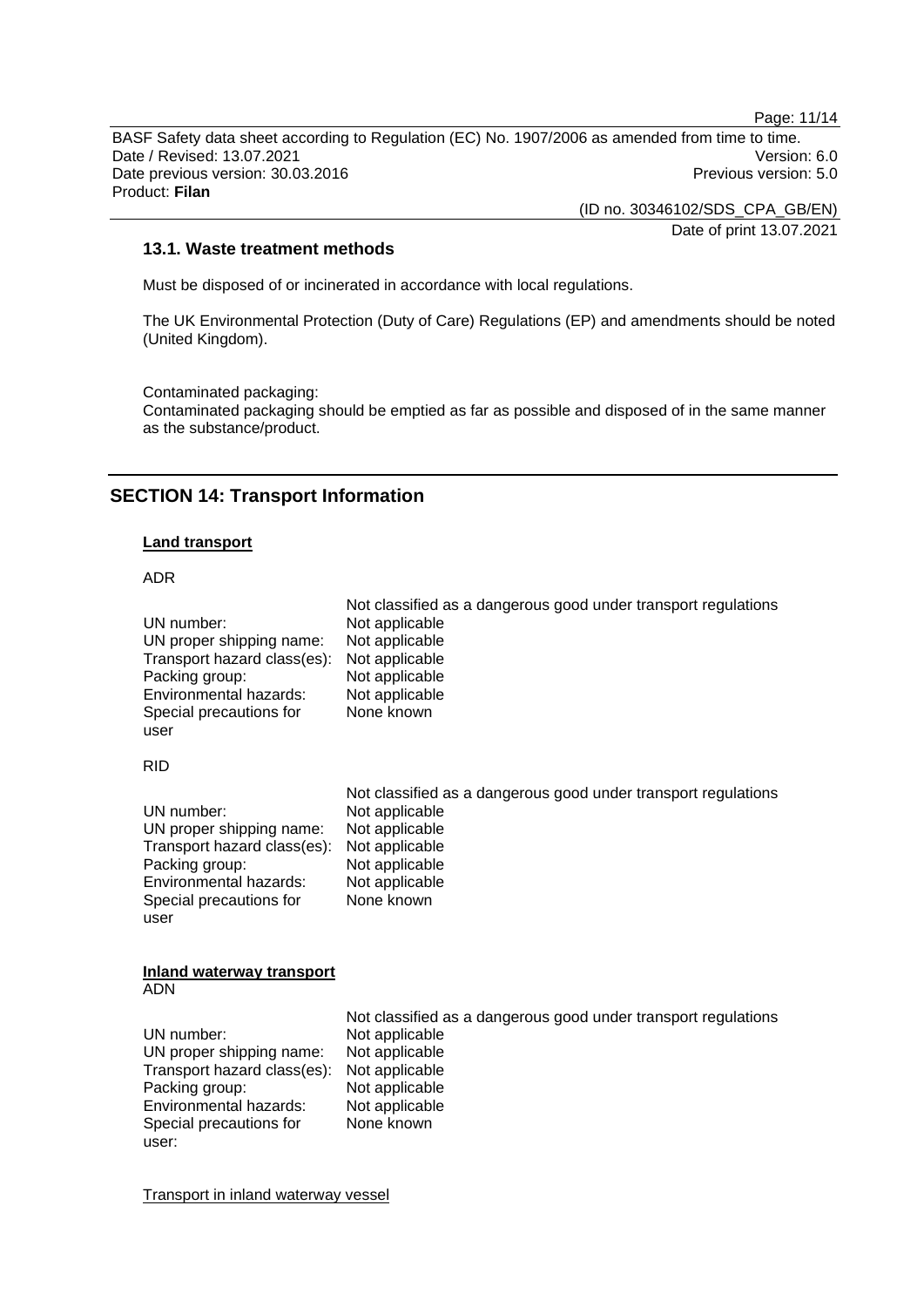Page: 12/14

BASF Safety data sheet according to Regulation (EC) No. 1907/2006 as amended from time to time. Date / Revised: 13.07.2021 Version: 6.0 Date previous version: 30.03.2016 **Previous version: 5.0** Previous version: 5.0 Product: **Filan** 

(ID no. 30346102/SDS\_CPA\_GB/EN)

Date of print 13.07.2021

Not evaluated

# **Sea transport**

### IMDG

|                             | Not classified as a dangerous good under transport regulations |
|-----------------------------|----------------------------------------------------------------|
| UN number:                  | Not applicable                                                 |
| UN proper shipping name:    | Not applicable                                                 |
| Transport hazard class(es): | Not applicable                                                 |
| Packing group:              | Not applicable                                                 |
| Environmental hazards:      | Not applicable                                                 |
| Special precautions for     | None known                                                     |
| user                        |                                                                |

# **Air transport**

### IATA/ICAO

|                             | Not classified as a dangerous good under transport regulations |
|-----------------------------|----------------------------------------------------------------|
| UN number:                  | Not applicable                                                 |
| UN proper shipping name:    | Not applicable                                                 |
| Transport hazard class(es): | Not applicable                                                 |
| Packing group:              | Not applicable                                                 |
| Environmental hazards:      | Not applicable                                                 |
| Special precautions for     | None known                                                     |
| user                        |                                                                |

### **14.1. UN number**

See corresponding entries for "UN number" for the respective regulations in the tables above.

### **14.2. UN proper shipping name**

See corresponding entries for "UN proper shipping name" for the respective regulations in the tables above.

### **14.3. Transport hazard class(es)**

See corresponding entries for "Transport hazard class(es)" for the respective regulations in the tables above.

### **14.4. Packing group**

See corresponding entries for "Packing group" for the respective regulations in the tables above.

### **14.5. Environmental hazards**

See corresponding entries for "Environmental hazards" for the respective regulations in the tables above.

# **14.6. Special precautions for user**

See corresponding entries for "Special precautions for user" for the respective regulations in the tables above.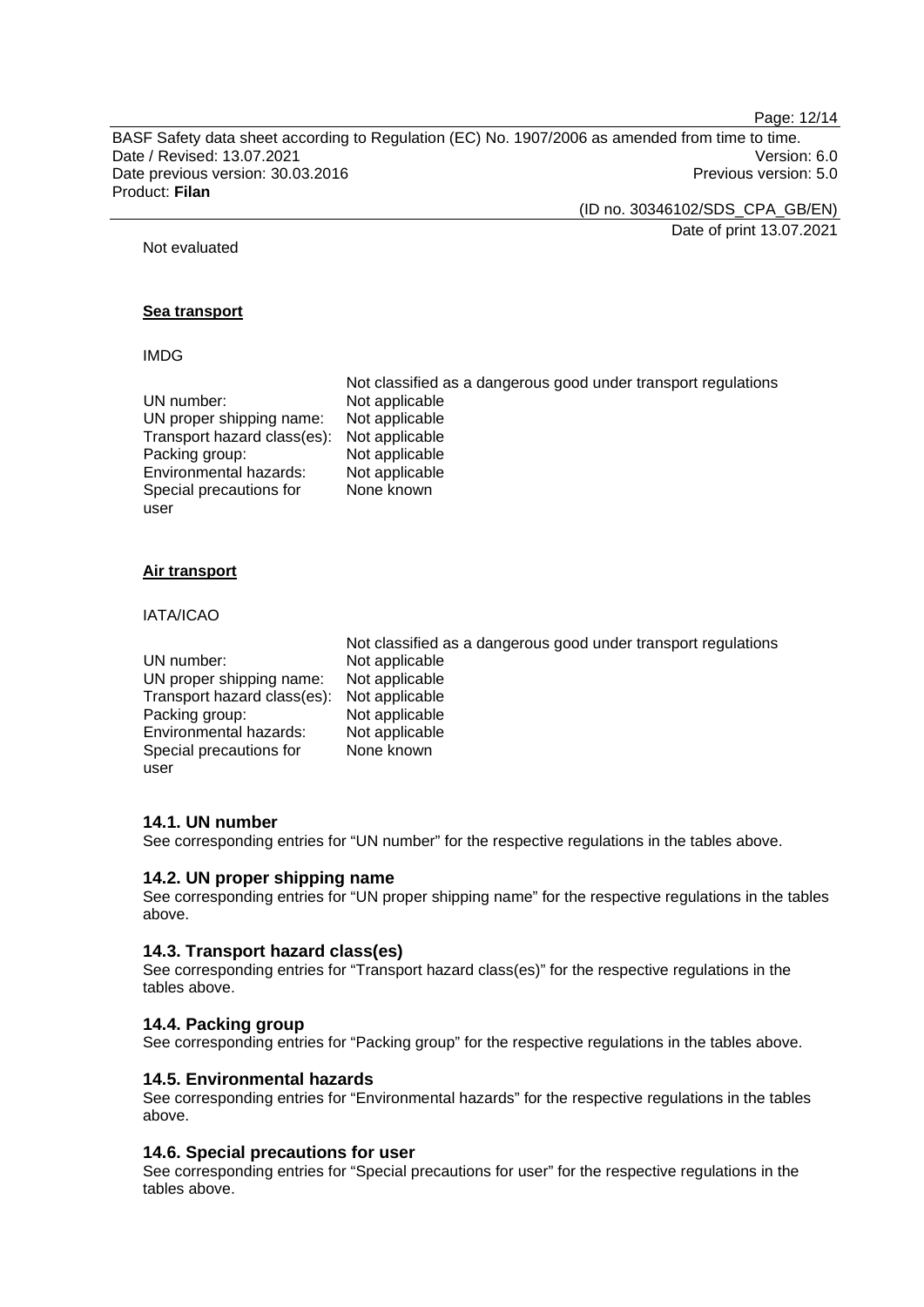Page: 13/14

BASF Safety data sheet according to Regulation (EC) No. 1907/2006 as amended from time to time. Date / Revised: 13.07.2021 Version: 6.0 Date previous version: 30.03.2016 **Previous version: 5.0** Previous version: 5.0 Product: **Filan** 

(ID no. 30346102/SDS\_CPA\_GB/EN)

Date of print 13.07.2021

# **14.7. Transport in bulk according to Annex II of MARPOL and the IBC Code**

| Regulation:         | Not evaluated |
|---------------------|---------------|
| Shipment approved:  | Not evaluated |
| Pollution name:     | Not evaluated |
| Pollution category: | Not evaluated |
| Ship Type:          | Not evaluated |

# **SECTION 15: Regulatory Information**

# **15.1. Safety, health and environmental regulations/legislation specific for the substance or mixture**

Directive 2012/18/EU - Control of Major Accident Hazards involving dangerous substances (EU): List entry in regulation: E2

If other regulatory information applies that is not already provided elsewhere in this safety data sheet, then it is described in this subsection.

This product is classified under the European CLP Regulation.

The data should be considered when making any assessment under the Control of Substances Hazardous to Health Regulations (COSHH), and related guidance, for example, 'COSHH Essentials' (United Kingdom).

# **15.2. Chemical Safety Assessment**

Advice on product handling can be found in sections 7 and 8 of this safety data sheet.

# **SECTION 16: Other Information**

For proper and safe use of this product, please refer to the approval conditions laid down on the product label.

Full text of the classifications, including the hazard classes and the hazard statements, if mentioned in section 2 or 3:<br>Aquatic Chronic Aquatic Chronic Hazardous to the aquatic environment - chronic<br>FUH401 FUH401 To avoid risks to human health and the environment, comply with the instructions for use. H411 Toxic to aquatic life with long lasting effects.

Abbreviations

ADR = The European Agreement concerning the International Carriage of Dangerous Goods by Road. ADN = The European Agreement concerning the International Carriage of Dangerous Goods by Inland waterways. ATE = Acute Toxicity Estimates. CAO = Cargo Aircraft Only. CAS = Chemical Abstract Service. CLP = Classification, Labelling and Packaging of substances and mixtures. DIN = German national organization for standardization. DNEL = Derived No Effect Level. EC50 = Effective concentration median for 50% of the population.  $EC = European Community$ .  $EN = European Standards$ . IARC = International Agency for Research on Cancer. IATA = International Air Transport Association. IBC-Code = Intermediate Bulk Container code. IMDG = International Maritime Dangerous Goods Code. ISO = International Organization for Standardization. STEL = Short-Term Exposure Limit. LC50 = Lethal concentration median for 50% of the population. LD50 = Lethal dose median for 50% of the population.